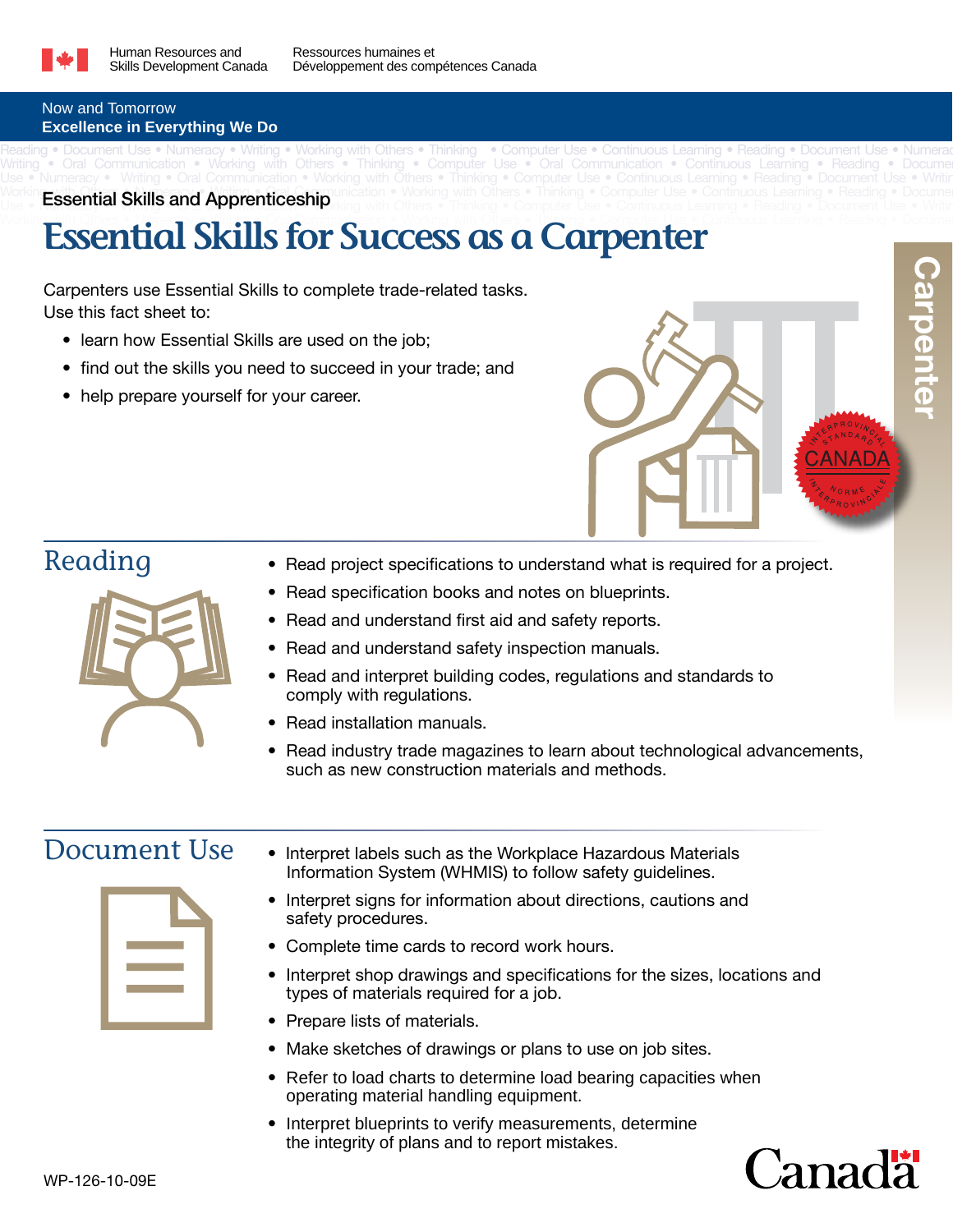Reading • Document Use • Numeracy • Writing • Working with Others • Thinking • Computer Use • Continuous Learning • Reading • Document Use • Numeracy Writing • Oral Communication • Working with Others • Thinking • Computer Use • Oral Communication • Continuous Learning • Reading • Document Ise • Numeracy • Writing • Oral Communication • Working with Others • Thinking • Computer Use • Continuous Learning • Reading • Document Use • Writing



- Numeracy Estimate how long it will take to complete a job.
	- Calculate the quantity of materials needed for a job, such as the volume of concrete required for footings.
	- Convert between metric and imperial measurement systems.
	- Verify bills when purchasing tools, accounting for discounts and taxes.
	- Analyze survey data for excavations to draw conclusions about safety.
	- Take precise measurements using survey instruments.
	- Make scale drawings.
	- Calculate stringers, treads and risers to build stairs.
	- Calculate a rafter line length using the measurements of rise and run.



- $Writing$  Record information on work activities such as problems encountered and resolved and hours of work.
	- Write purchase orders for materials.
	- Write safety and accident reports.
	- Write change orders to recommend blueprint modifications.
	- Write reports for project meetings.

## Oral Communication



- Interact with other carpenters to discuss work schedules, safety concerns and to share ideas.
- Communicate with a foreperson to report on work progress and troubleshoot problems.
- Talk to manufacturer representatives to discuss problems with equipment and materials.
- Interact with owner(s) to discuss new ideas and potential changes.

## Working with Others



- Work frequently in pairs.
- Lead construction teams while working with other tradespersons, forepersons, suppliers and engineers.
- Work as a team to promote safety.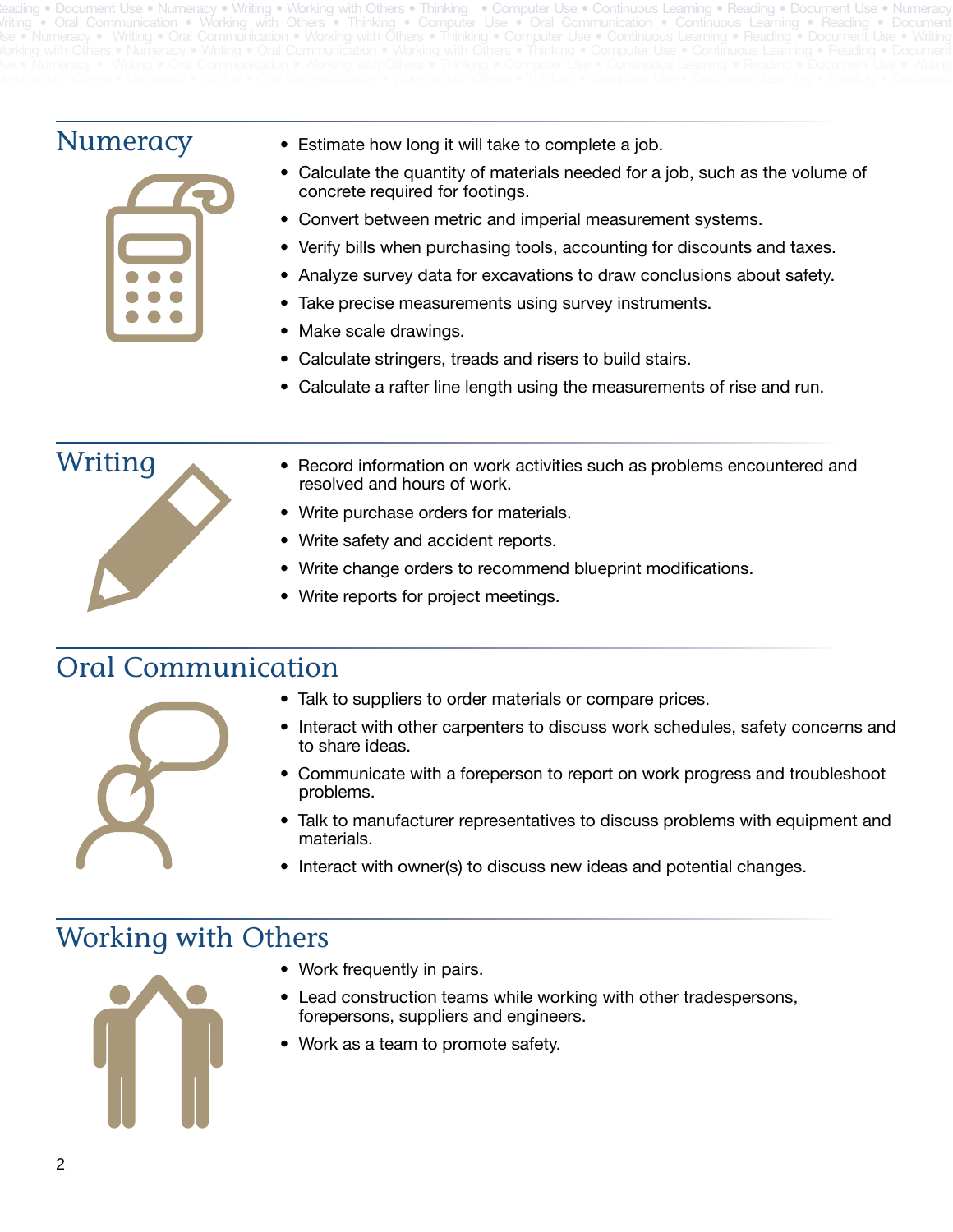Reading • Document Use • Numeracy • Writing • Working with Others • Thinking • Computer Use • Continuous Learning • Reading • Document Use • Numeracy Writing • Oral Communication • Working with Others • Thinking • Computer Use • Oral Communication • Continuous Learning • Reading • Documer Use • Numeracy • Writing • Oral Communication • Working with Others • Thinking • Computer Use • Continuous Learning • Reading • Document Use • Writing



- Thinking Adapt routine tasks when working in <sup>a</sup> confined space.
	- Consult other carpenters to share knowledge and experience.
	- Refer to blueprints and specifications to obtain detailed project information.
	- Analyze blueprints and actual measurements to identify errors.
	- Make decisions to use materials efficiently.
	- Make decisions about constructing and building structures, such as decks, stairs and platforms.

Computer Use • Use computer-controlled equipment, such as total stations, smart levels and workplace alarm systems.

## Continuous Learning



• Keep up-to-date with emerging skills and methods from technological advancements.